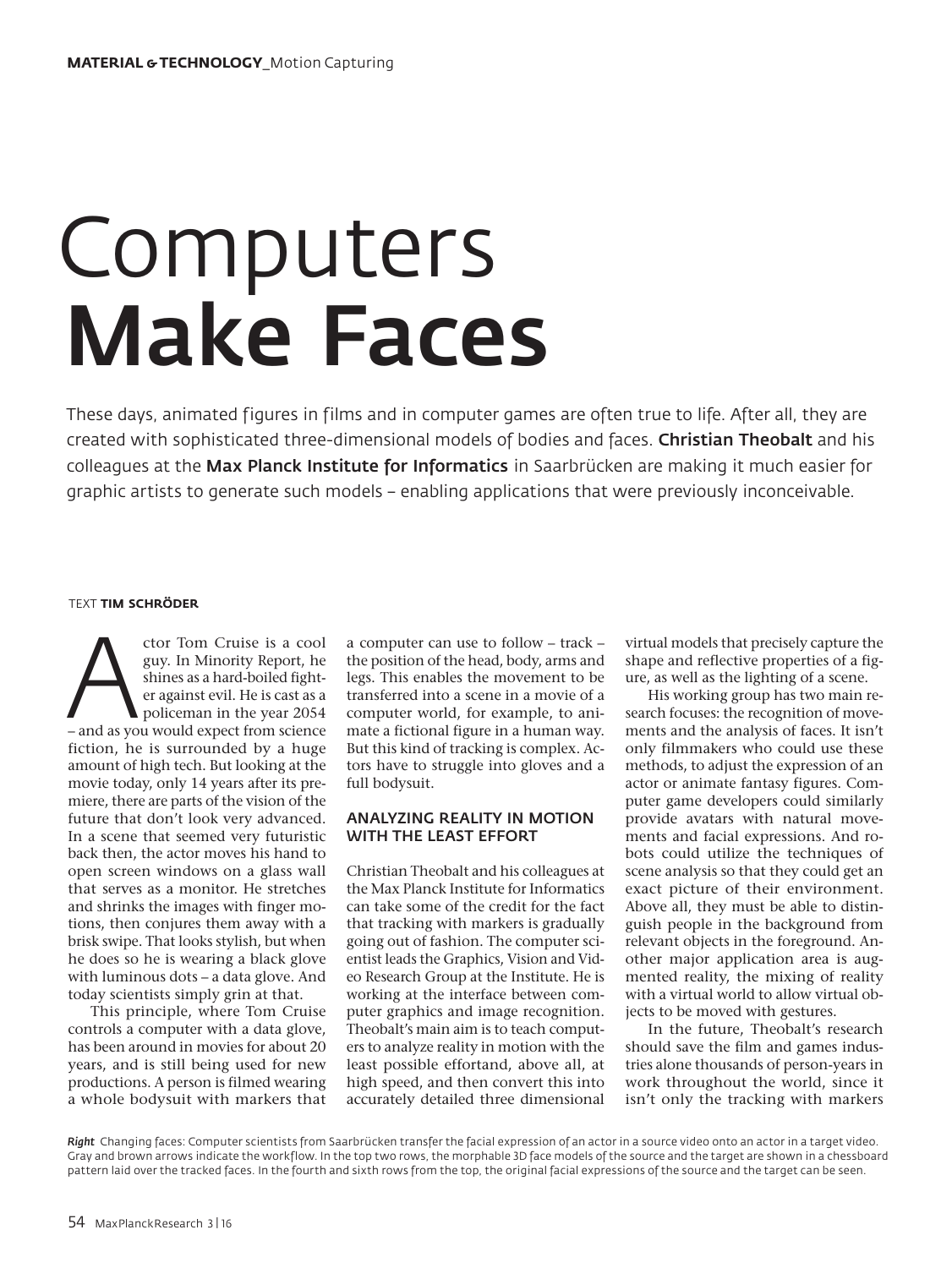

Photos: MPI for Informatics Photos: MPI for Informatics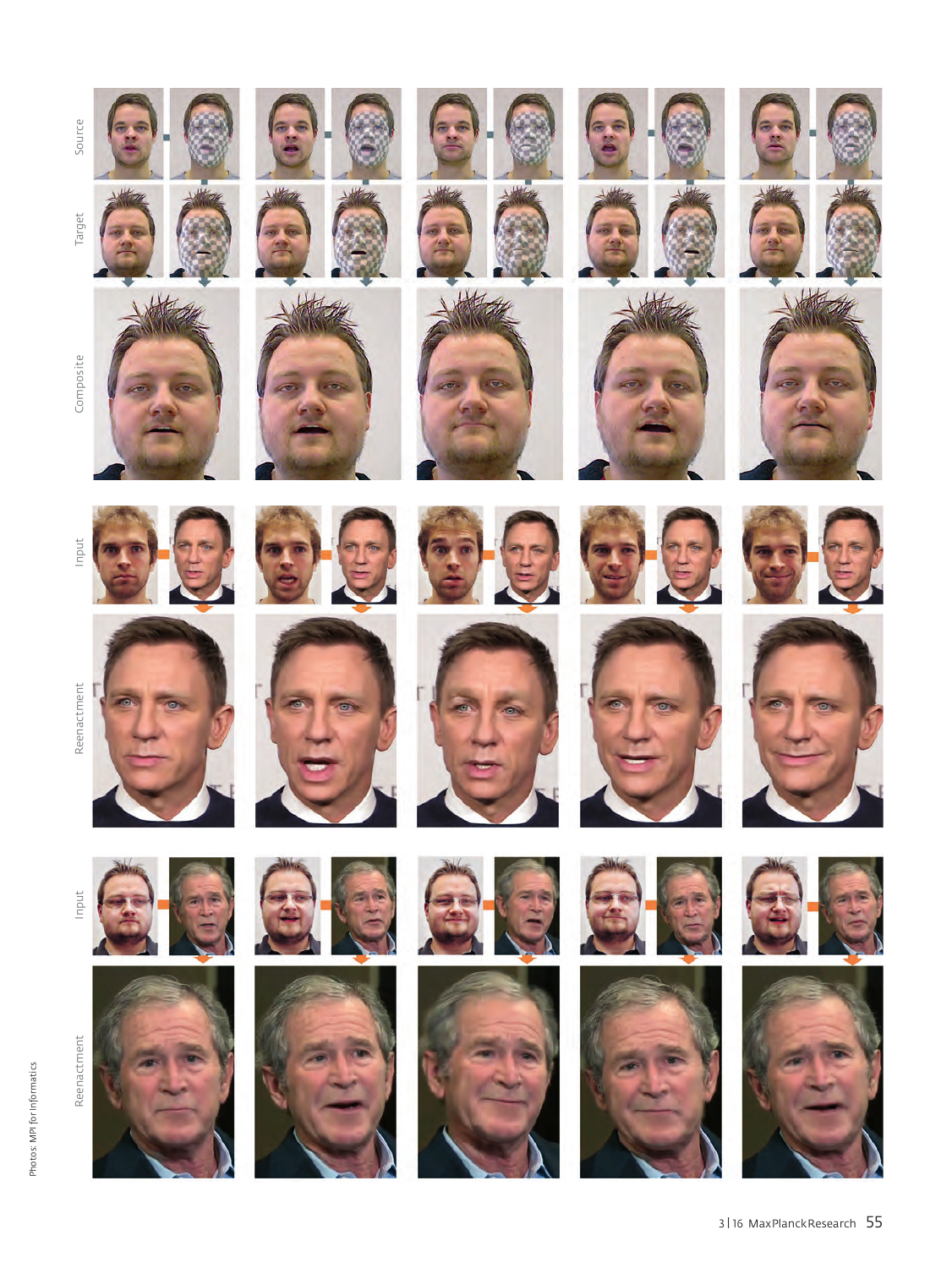

Franziska Müller (right page) has developed a software that efficiently tracks even subtle movements of a hand with rather low calculating effort and reconstructs the gestures in a 3D model. To make sure that the captured positions are anatomically possible, the program utilizes a model of the hand skeleton, shown in red (left page).

that makes the animation of films and video sequences an arduous task. Graphic artists convert recordings of a real person into a mathematical model, generate figures from it and transfer these into a computer game or movie sequence.

Today, a lot of this work has to be done by hand. For example, to get the artificial face of an actor that is copied into a particularly spectacular move sequence to smile convincingly or to wrinkle its forehead requires computer graphic artists to invest many hours of precision work.

As far as the first part of his research goes – motion capturing – there are still some obstacles to overcome. For example, in order to allow the scary Gollum to appear in the Hobbit and Lord of the Rings movies, the filmmakers transferred the body and the movements of an actor onto a model. They adapted the pose and in particular the face to their idea of the fantasy creature, textured the figure with Gollum skin and copied it into a cave world generated on the computer.

In order for the actor's movements to be converted into a model by the computer, the actor, and particularly the face, must be perfectly illuminated in special studios and recorded in different poses by several cameras so that concealed parts of the body are captured. And of course the recording studios must be relatively empty apart from the actor, as any objects present would confuse the computer in the analysis of the scene.

"It would be much simpler if we could just record people in the open air, in a perfectly normal environment and with varying lighting conditions," says Theobalt. "And preferably with only one camera to reduce the effort – that's precisely what we are aiming for." Until recently, that was inconceivable. Step by step, Theobalt and his ten colleagues are approaching their target.

### RECOGNIZING THE MOST SUBTLE GRASPING MOVEMENTS

Doctoral student Franziska Müller and her colleague Srinath Sridhar want to help the computer recognize the movements of hands more reliably and transfer them to a three-dimensional model. That is particularly difficult, because the rapid movement of a hand and its fingers often leaves some parts out of the camera's field of view. But being able to follow the fingers exactly is important for operating devices with gestures in augmented reality. "For this, the computer must be able to interpret the hand gestures correctly," says Franziska Müller.

Müller is already much further than what Tom Cruise did in Minority Report. Cruise rearranged the images on a monitor with coarse hand movements. But Müller's computer can recognize the most subtle grasping movements. To do this, she switches on a small camera on her computer screen and measures the three-dimensional shape of an object with laser beams. On the otherwise white screen, an artificial hand appears and follows all of her finger movements. Müller presses her thumb and index finger together. She opens and closes her hand. And the artificial hand on the screen carries out every movement.

As so often, the devil is in the details: the computer must keep calculating the position of the fingers, and that in fractions of a second, or else the image on the screen would falter and jerk. And of course analyzing the gesture must take into account the parts of the hand that happen to be concealed from the camera. "That's only possible with mathematical procedures that reduce the quantity of image data and can still calculate the position correctly," explains Franziska Müller.

Concretely, it is a matter of the mathematical analysis of distance data. The small depth camera on Müller's monitor measures the run time of the light for every image point – for instance, to a fingertip or the ball of the thumb and back.

Franziska Müller switches on another program she bought from a software company that already offers a program for real-time hand measurement. The result is disappointing: When the researcher moves her hand quickly, the program can no longer follow. The model of the hand on the monitor suddenly loses fingers; for a moment, a finger appears in a wrong position. It gets really bad when one finger conceals another. The hand on the screen partially dissolves. The software she bought has problems importing the image data correctly into the model.

The reason: conventional programs can't handle the enormous computing load for calculating stable three-dimensional movements from images from one camera perspective. Müller therefore uses a different procedure. Her software arranges the measured values for individual pixels so that neighboring pixels at the same distance from the camera are represented as Gaussian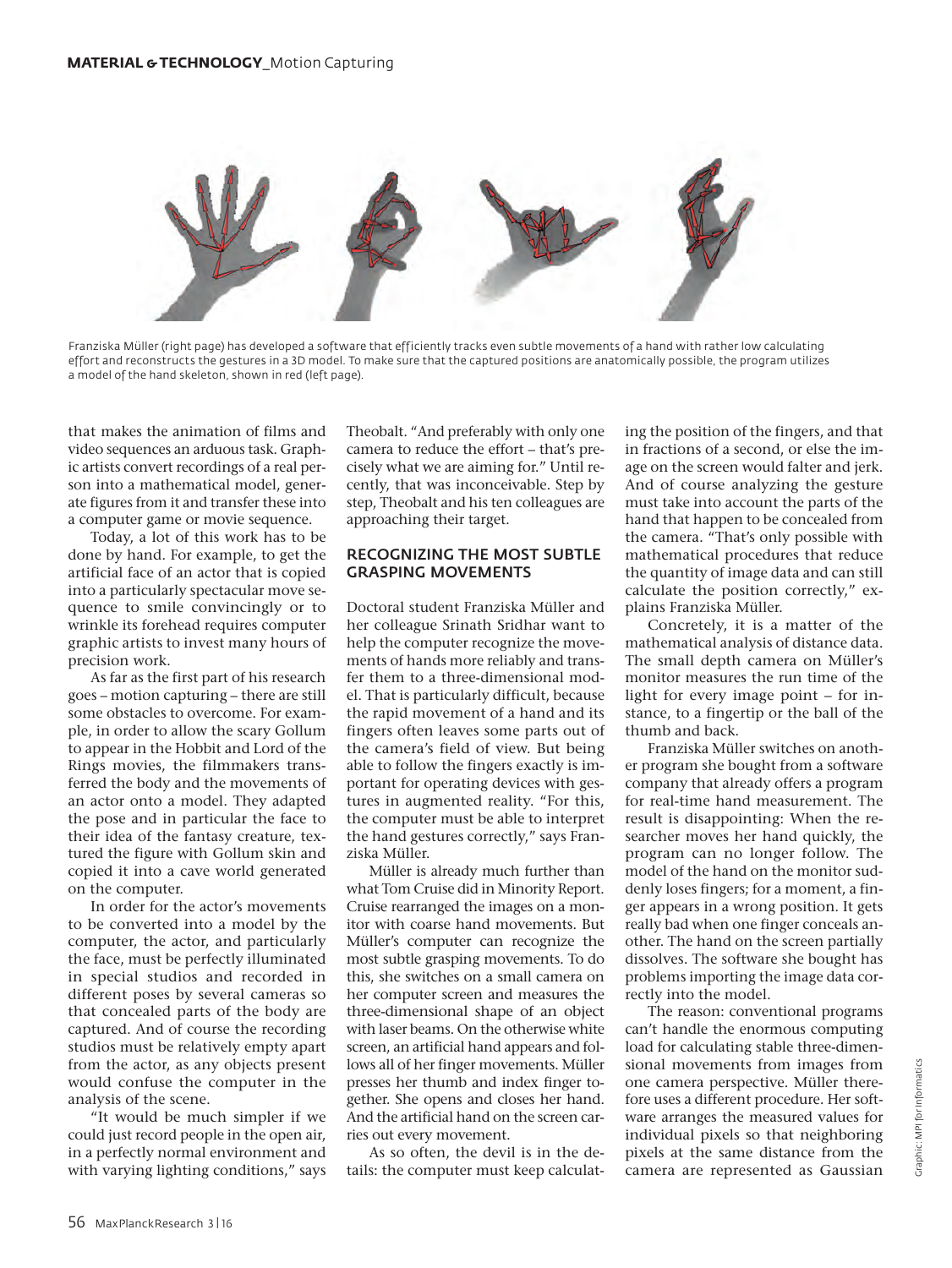

clouds. In this way, the number of points can be reduced considerably. This shortens the computing time, which allows Müller's program to keep up even when she moves her hand quickly.

Müller's software compares the calculations from the distance measurements with a model skeleton already stored in the program. This gives the computer an idea which hand and finger positions are possible.

Müller also uses a computer learning procedure that estimates which part of the hand a pixel belongs to in fractions of a second on the basis of probabilities. Franziska Müller has fed the computer with training data: it has learned how a hand can look when it is rotated or moved. In addition, she has built in another kind of error estimation in her program that excludes values that make no sense in terms of hand anatomy.

"Thanks to Franziska's work, we can now measure subtle finger movements too, such as when one rubs thumb and index finger together," says Theobalt. "Conventional programs can't resolve that at all."

The hand is, of course, not everything. In many cases, the movement of a whole body must be captured. The

Saabrücken-based team uses a skeleton model that was developed in Theobalt's group and gives their software a degree of anatomical knowledge.

"We are slowly departing from classical motion analysis," says Theobalt. The computer normally orients itself toward characteristic structures in a sequence of images, not only marker points, but also image regions that have a similar appearance. "We call this procedure correspondence finding. The computer tries to follow an object that slowly moves in a sequence of images." The problem: with changes in lighting, these procedures produce significantly more errors, because the corresponding image points keep changing their luminosity.

Theobalt's team has not only made the movement analysis more independent of the environment and lighting, but reduced the number of cameras necessary from over eight to three. For this purpose, Theobalt applies machine learning. In this way, the researchers can compensate for the computer's briefly losing track of concealed body parts with only a few cameras and changing lighting. They train the machine learning tool with images of different poses so that it learns to identify the body parts.

The combined approach makes the movement analysis of Theobalt's group especially efficient. This is the first procedure that can measure the movement of the complete skeleton in 3D quickly and very robustly – not just in a carefully lit studio, but outside in any kind of environment with continually changing lighting conditions.

Former doctoral students and postdocs of Theobalt's have founded the company TheCaptury, which specializes in motion analysis with the help of the skeleton model. The company offers software that analyzes the position and motion of the limbs from video recordings from one or a few cameras, even in real time. "The software is used to analyze the fast motion sequences of athletes or to investigate the body positions of people at their workplace," says Theobalt.

The challenges with facial recognition, the second focus of the working group in Saarbrücken, are altogether similar. To produce realistic-looking high-resolution 3D facial models, the face of a person must be illuminated in a defined way and recorded by several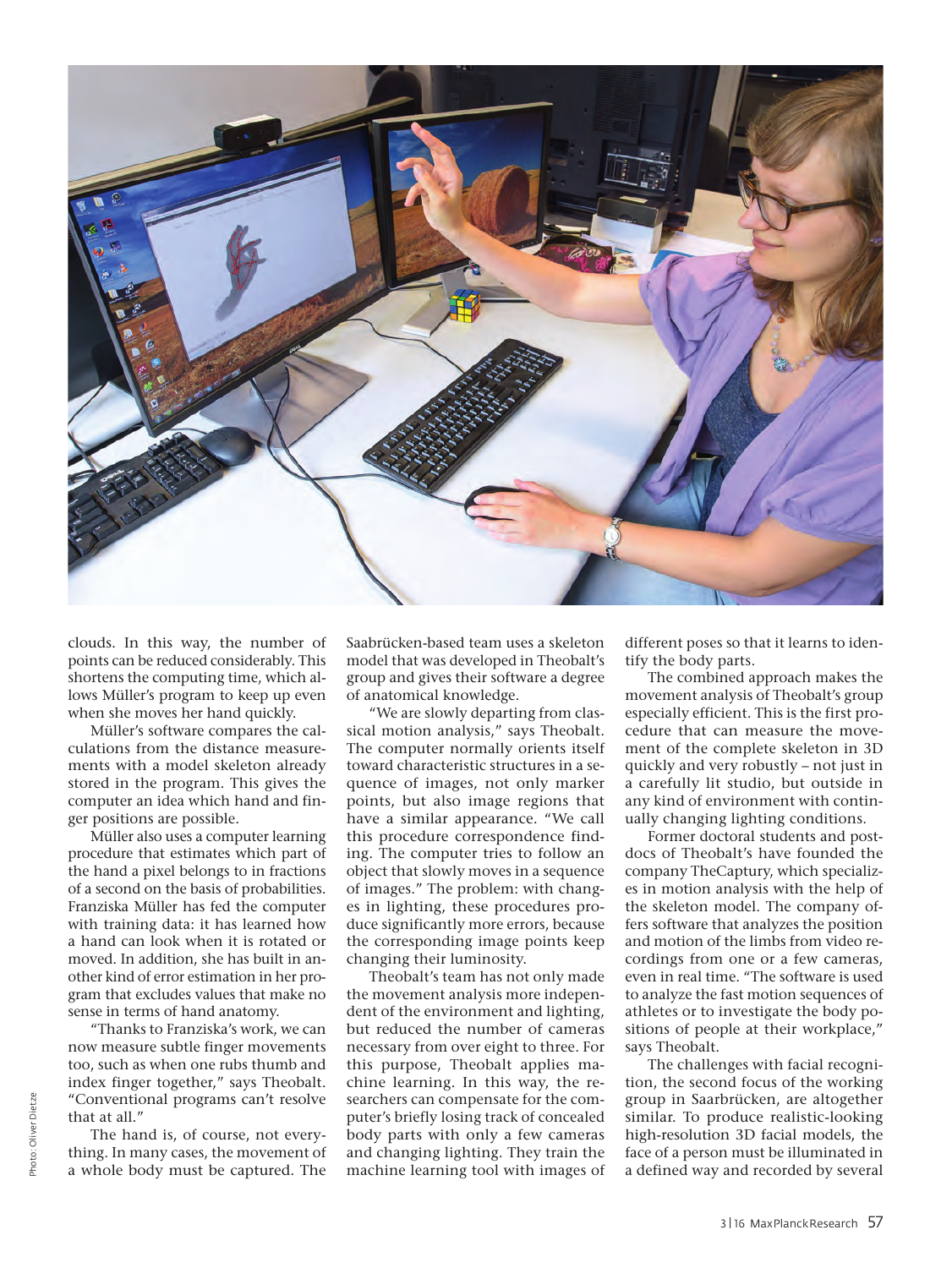cameras. Only then can the computer calculate the three-dimensional shape of the face and cleanly reconstruct little wrinkles as well as reflections from the skin. To transfer the face of an actor into artificial worlds, they have to record many different facial expressions: laughing, looking mean or raising their eyebrows. It takes a lot of effort to model an expression that hasn't been previously recorded onto a face in a film scene.

## CONSTRUCTION OF THE MODEL IN FOUR PARALLEL STEPS

The role of facial recognition is not limited to the movie and computer game industries. Novel fatigue alarms in cars rely on the interpretation of facial features, for example. Some companies are also working on procedures for interpreting lip movements. For instance, automatic speech recognition could be significantly improved, as not only the audio channel is used, but also the lip movements in the video image.

Theobalt wants to simplify facial recognition in a similar way to motion analysis and create three-dimensional models that can produce facial expressions that were not recorded in the creation of the model. His team is working on transferring video recordings made of faces with a single camera and uncontrolled lighting into 3D facial models. Unlike conventional calculation procedures, the technology is so fast that the model can follow the expressions of a filmed person.

In order to reconstruct a moving artificial face in acceptable time from the simple video image of a single camera, Theobalt must travel a different path from previous methods. He calls it inverse rendering. The term rendering, from computer graphics, stands for the precise calculation of correctly illuminated images from a model of the scene. In inverse rendering this is turned around, and the model of lighting, reflectivity and geometry that best elucidates the appearance and the shading in the image is calculated. The facial reconstruction becomes very robust to scene changes and functions independently of whether the sun is shining or the sky in front of the window is overcast.

The trick: Instead of analyzing a face with wrinkles, shadows and reflections under studio conditions pixel by pixel, Theobalt's team divides the construction of the model into four parallel steps: first, the recognition of the shape of the face; second, the reconstruction of how this changes with different facial expressions; third, the estimation of the reflective properties of the surface of the face, known as reflectivity; and fourth, the estimation of the lighting in the room.

The challenge associated with the recognition of the shape of the face and its changes is to extract spatial information from the two-dimensional video signal from the camera – the position of the prominent nose or sunken eyes, or the shape of the mouth. "We overlay the

image of the face with a 3D facial model that was developed here at the Institute a few years ago (see MaxP**lanck-**R**esearch** 4/2011, p. 62)," says Theobalt. "Its strength is reconstructing a 3D face from sparse image information."

Separately from the recognition of the shape, inverse rendering analyzes the information about light and shadow in a scene, or the reflectivity. "First we calculate from that the lighting conditions prevailing in the space," explains Theobalt. Subsequently, the computer can let the light in the space react with the shape of the face. It can then draw conclusions about the 3D shape, including fine details, from the shading in the face in the video. In several iterations, the computer compares the facial model it produced in fractions of a second to resemble the actual video image, and adjusts it until it agrees with the original. This happens so fast that the model can smoothly reflect even rapid changes of the features of the face.

How well inverse rendering works was recently shown by Theobalt's postdoc Michael Zollhöfer together with colleagues from the universities in Stanford and Erlangen. The researcher made a splash in the media when he succeeded in transferring the expression of one face to another in real time – "reenactment" of an expression.

Zollhöfer shows how this works. He switches on a conventional camera the size of a bar of chocolate and photographs his face. It appears on the monitor, which the computer first covers with

The method of Christian Theobalt's team also captures the motion of whole bodies in 3D models, shown here for a boxer.